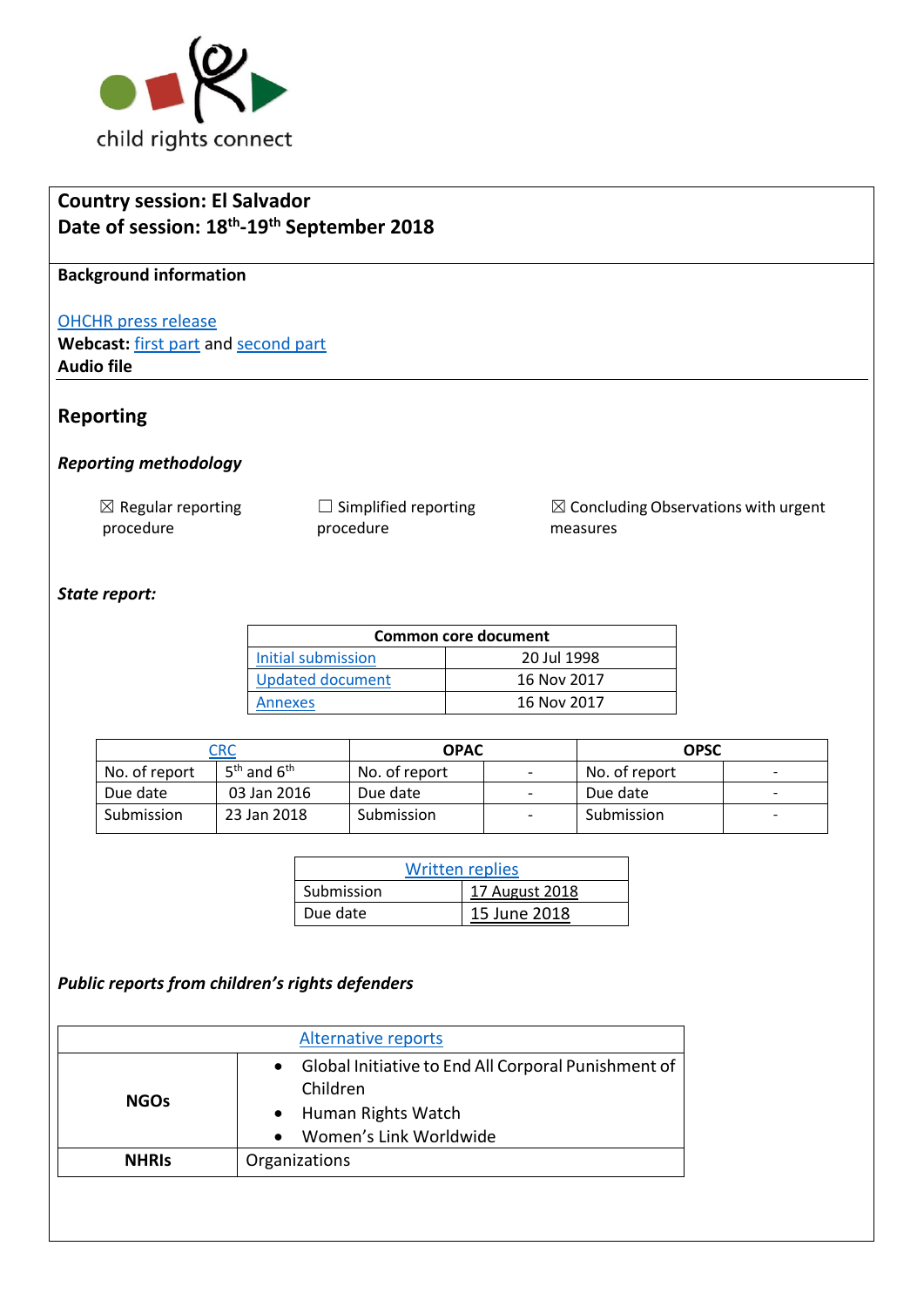

## **State delegation**

The delegation was composed by a mix of high and technical level staff. The delegation was headed by Zaira Navas, Executive Director of the National Council for Children and Adolescents of El Salvador and assisted by Representatives of the National Council for Children and Adolescents, Ministry for Social Inclusion, Direction of the Population Groups and members of the Permanent Mission of El Salvador to the United Nations Office at Geneva.

## **Committee's Task Force members**

| Name & Last Name             | Country        |
|------------------------------|----------------|
| Luis Ernesto Perdenera Reyna | <b>Uruguay</b> |
| (Coordinator)                |                |
| <b>Amal Aldoseri</b>         | <b>Bahrain</b> |
| Jorge Cardona                | <b>Spain</b>   |
| <b>Renate Winter</b>         | Austria        |

## **Dialogue description**

### i. Character of the dialogue

The dialogue was honest, constructive and interactive with in depth and focused discussions. The delegation was open to receive recommendations and discuss honestly (also on sensitive topics like abortion).

### ii. General assessment made by the Committee

The Committee lauded the delegation for the efforts to strengthen the country's legal and institutional framework in children's rights protection, particularly with the LEPINA law (integral law of children and adolescent's protection) and for the OPIC's ratification. However, the Committee highlighted the remaining legal gaps on administrative and judicial procedures; the lack of disaggregated data about children' situation and the small national budget for education and health - which remain under the Latin America's average. The violence was identified as a key problem in El Salvador: the country has one of the highest ratio of murder among children in the world. The Committee concluded of addressing poverty and impunity to tackle the violence.

### iii. Main issues discussed:

- **Definition of the child**: in El Salvador, the conception of "child" is until 12 years old. The Committee questioned if the adolescents (12-18) are also included by the definition of the child according article 1 CRC. The delegation replied by saying that the distinction is made to cover different needs; however, the LEPINA law cover the protection of the child until 18 years old. Under the Salvadorian law, child marriage is prohibited; however, the Committee asked what were the difficulties to overcome this issue.
- **Principle of non-discrimination and the best interest of the child**: The Committee questioned the government about concrete measures have been taken to tackle the discrimination against children, particularly against girls, LGBTI community an indigenous people and to guarantee that the principle of the best interest of the child was systematically applied in decision-making concerning children. The government replied by saying that they have intersectional plans and programs aiming to eradicate discrimination against girls. The reform of the Constitution allows recognizing indigenous people's rights. Regarding the LGBTI community, an executive decree was adopted to avoid all forms of discrimination in public organisation and a special helpline was created. The staff of the National Council for Children and Adolescents received regular training on the principle of the best interest of the child.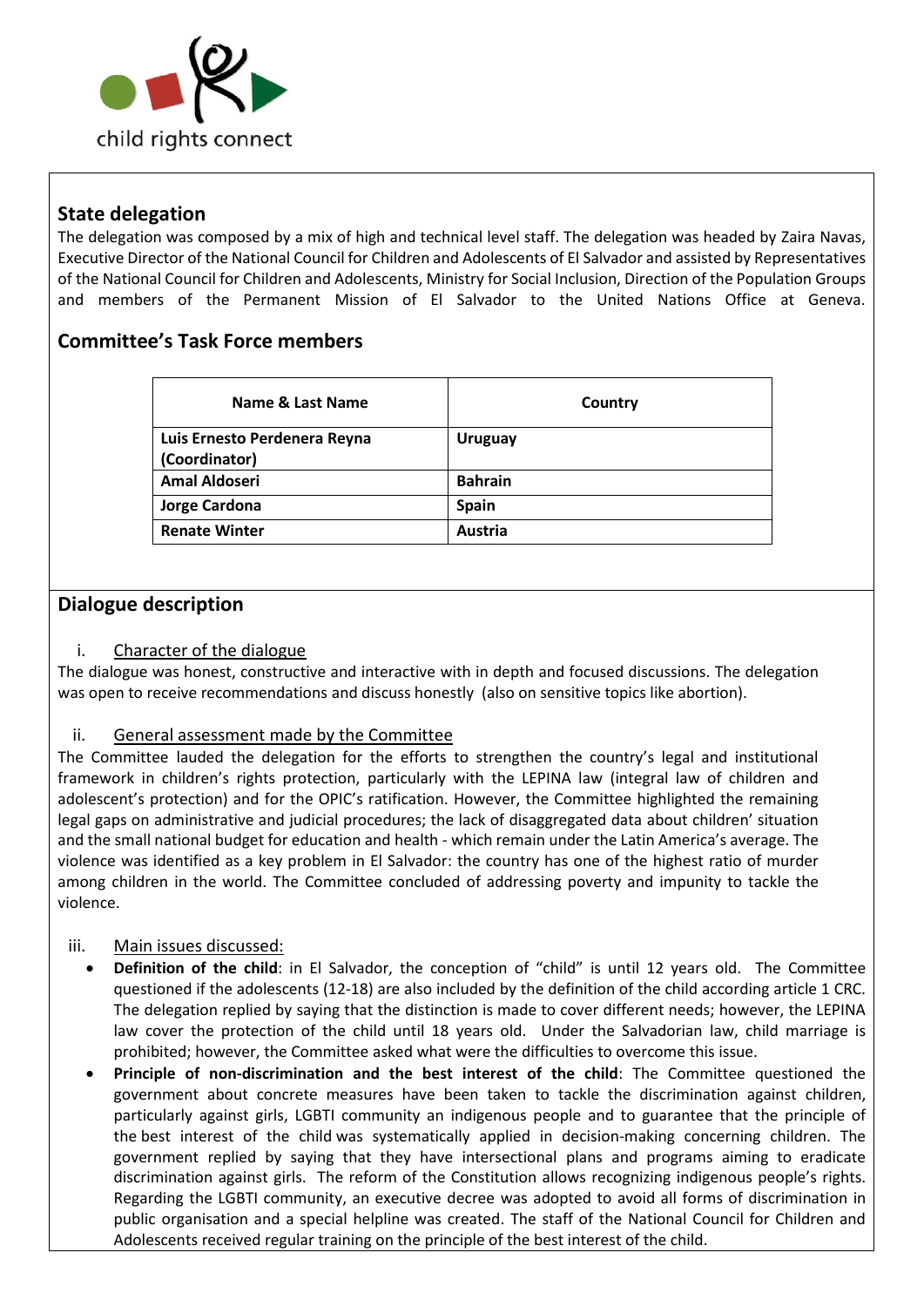

- **Right to life, survival and development**: The Committee raised the issue of the situation in detention centres: the fights between gangs and the violence Maras (gang) were a threat for the rights to life, survive and development of children placed in detentions centres. The Committee raised also the issue of the protection of children from families that have been forced to disappear due to the Maras and it was also concern about the protection of children returned from the Mexican border, who were often threatened. The delegation was aware about that problem; in order to break the circle of violence the delegation stressed on the implementation of program of education, occupation for young boys.
- **Right to be heard**: The Committee members welcomed that the LEPINA law had included the participation principle following article 12 CRC. However, the Committee was worried about the application of this principle, in administrative and criminal procedure particularly for children under 14 years old. The Committee commended the involvement of children in the preparation of the report; however, it was worried about the budget for children's participation and asked if the consultation was widespread practices across all policies affecting children.
- **Civil rights and freedoms**: The Committee asked about concrete measures to ensure birth registration of each child and to overcome the challenges in registration system in remote areas, particularly the fact that the free service was provided for 90 days only. The Committee also suggested to create a legal status for the National Commission for Missing children. The access to information was also raised.
- **Violence against children**: The Committee highlighted violence as one of the core problems of El Salvador: one child per day continued to be murdered. The high criminality rate, the violence of youth criminal gang which recruited children as young as 5 old – affected the entire county and stigmatized children who joined the gangs. The National Security Plan "Safe El Salvador"- according the Committee- should be more on prevention and victims' protection rather than repression. Aware of that problem, the delegation replied that El Salvador had changed its approach, which was more on prevention: programmes - aimed to promote access to youth employment and education - were adopted to reduce the recruitment of youth. The Committee also stressed on the police violence and brutality against teenagers and asked if police received training to reduce the violence and if there were follow-up investigations to the complained cases received by the Office of the Human Rights. The delegation replied that there were continuing education and programmes in human rights for national public security and all cases of death adolescent in custody were investigated.
- **Sexual violence and corporal punishment**: The Committee asked if there were any national strategy to end child abuse and corporal punishment at home, which affected four out of ten children. The Committee deplored the high ratio of sexual violence against adolescents, especially girls and denounced the widespread impunity. The delegation was concern about this issue: education, combat against genders stereotype and a law on protection of victims of sexual violence by gangs were the measures highlighted by the delegation to tackle the problem.
- **Teenager pregnancy and sexual education**: The Committee was concerned about the high rate of teenage pregnancy. Regarding that point the Committee asked about the sexual education in school - which seemed prohibited before the age of 12 - and the availability of contraception. The delegation replied that sexual education in school is progressive; before the age of 12 children received also an education regarding the own body. They also said that children could access any type of contraception without a legal document from the adult.
- **Special protection measures**: The Committee showed concern over the situation of unaccompanied migrants blurred with refugees on the forced displacement system. On this topic the Committee raised the need to update data on migrant children using the educational system and the measures to increase acceptance of migrant children in schools. The delegation replied that migrant children can be enrolled in public schools, where parents are also provided with permits to search for job.
- **Mental health**: The Committee asked about the situation of mental health of children, particularly of them victim of multiples violence: the report was silent on that point. The question of the medicalization and institutionalization was also raised. The delegation replied that a programme and a policy on that came into force in 2017 and multidisciplinary team at national and regional level support children.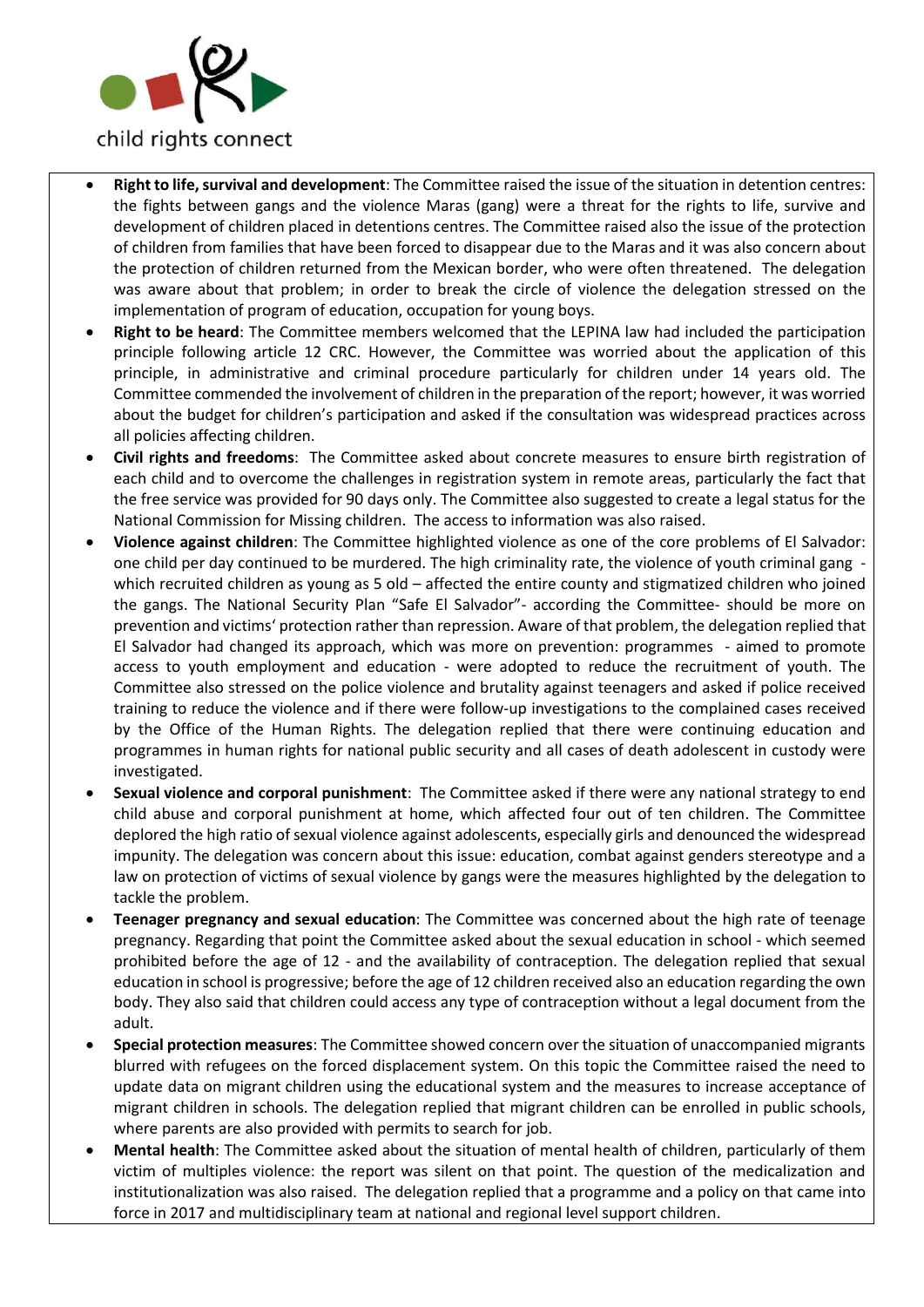

- **Children with disabilities:** The Committee welcomed the progress in inclusive education; however it was concern about the situation of children with intellectual and psychosocial disabilities, for whom inclusive education is still not achieved. The delegation was aware of that but highlighted the progress made in ensuring accessibility and adapting curricula for children with disabilities. The Committee also asked if the forced sterilization is still a legal practice. Even if this practice was still legal in some cases, the delegation was committed to repeal this provision.
- **Economic exploitation and Child labour:** The Committee were concern about the high rate of child labour in the agriculture sector, especially in sugar cane plantations and asked if companies exploiting children - as such as Coca-Cola - were sanctioned. The delegation replied that an agreement with the sugar cane industry to eradicate child labour were signed. Furthermore, the Ministry for Social Protection conducted regular labour inspections to control the implementation of this agreement.

## **Recommendations of the Committee**

In its [Concluding Observations,](http://tbinternet.ohchr.org/_layouts/treatybodyexternal/Download.aspx?symbolno=CRC%2fC%2fLSO%2fCO%2f2&Lang=en) the Committee drew attention to the need of urgent measures concerning the **following six areas**:

- **Right to life, survival and development**: The Committee urges the State party to investigate, prosecute and sanction cases of killings of children and strengthen measures to monitor the performance of the police and judicial institutions. It also recommends conducting studies the root causes of child homicides and taking measures to prevent them. Moreover, the Committee recommends the State party stepping up its efforts to eradicate the availability of arms, including small arms; It also asked to the State party to take into consideration the recommendations included in the report "Protecting children affected by armed violence in the community" of the United Nations Special Representative of the Secretary General on Violence Against Children.
- **Children affected by Maras**: The Committee referring to GC 13 and considering target 16.2 SDG urges the State party to review the policies and programmes addressing violence and criminality by *maras* with a view to adopting more effective actions for the prevention of killings, disappearances and recruitment of children by criminal groups. It also urges State party to address the root of violence and child recruitment - such as poverty and discrimination - and taking into consideration the particular needs of boys and girls victims. It also recommends strengthening the technical and investigative capacities of the police and increasing the human and financial resources available to the police and the judiciary to conduct prompt, impartial and thorough investigations of crimes committed by *maras* against children.

Violence is recognized as a root cause of internal displacement; the Committee thus recommends to the State party to take the measures implementing the Ministry of Justice's roadmap for the inter-institutional coordination of the comprehensive care and protection of victims. Moreover, the Committee recommends reviewing the "Plan El Salvador Seguro" to reflect the particular situation of children and reinforce the human, technical and financial resources necessary to effectively implement the measures directed at the prevention of violence, rehabilitation and reinsertion and services to child victims. It also urges to review the "Special Law Against Terrorist Acts" with the view to eliminating the classification of members of *maras* as terrorists, in order that children aren't seen as terrorist. State party is also encouraged to strengthen its efforts to implement the *National Action Plan to End Violence against Children* and, in the light of the Global Partnership to End Violence against Children, to continue cooperating with UNICEF and the United Nations Development Programme (UNDP) in this regard.

• **Gender based violence, sexual exploitation and abuse:** The Committee urges the State party to establish mechanisms, procedures and guidelines to ensure mandatory recording of cases of girls' sexual abuse and exploitation and ensure that reporting channels are accessible, confidential and child-friendly reporting channels for such violations. The Committee recommends to the State to develop and implement the protocols necessary for health workers and law enforcement entities to ensure that cases of child rape are promptly recorded, investigated and prosecuted and perpetrators duly sanctioned; and that child victims receive the support necessary for their physical and psychosocial care and rehabilitation. The State party is also encouraged to strengthen the policy "*Ciudad Mujer Joven"* to effectively combat sexual and gender based violence against girls. The Committee also urges that the State party provide regular substantive training for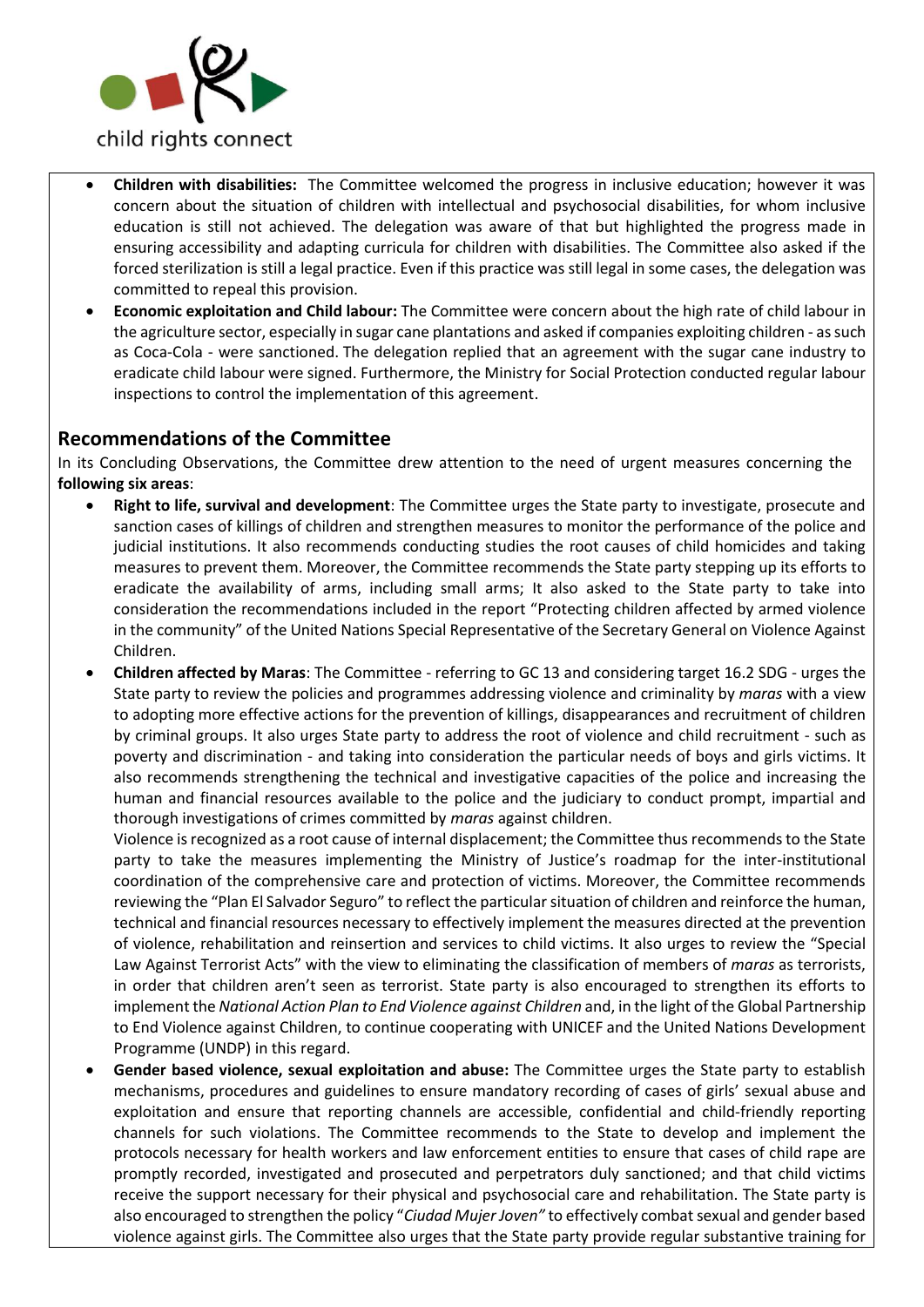

judges, lawyers, prosecutors and the police on gender- and child-sensitive procedures for dealing with girl victims and training on how gender stereotyping by the judiciary negatively affects law enforcement.

- **Adolescent health:** mentioning its GC 4 and 16, the Committee urges the State party to take urgent measures to address, prevent and reduce girl pregnancies, including the availability of contraceptives and access to ageappropriate, gender-sensitive and confidential sexual health services to teenage girls and boys. The State party is also encouraged to takes measures to ensure the availability of age-appropriate, gender-sensitive and confidential mental health services to pregnant teenagers and provide adequate and timely information to teenage girls about illnesses transmitted by mosquitos, including the Zika virus, and its consequence. Moreover, the Committee urges the State party to decriminalize abortion and ensure access to safe abortion and post- abortion care services for adolescent girls, making sure that their views are always heard and given due consideration as a part of the decision-making process The State party is also encouraged to guarantee the resources necessary for the effective implementation of the national inter-sectorial strategy for the prevention of teenage pregnancies (2017-2027) and related programs, including those aimed at raising awareness of and promote responsible parenthood and sexual behavior among girls and boys. Finally, It recommend to take measures to address poverty, exclusion and discrimination from a child rights and gender perspective with the aim to eliminating the root factors leading to teenage pregnancies.
- **Standard of living**: the Committee urges the State party to prioritize the adoption of measures to improve the standard of living of children, including indigenous children, paying particular attention to housing, water, food and sanitation; measures to support families with children and families in rural areas to improve their standard of living. It also encourages conducting consultations with families, children and civil society organizations on the issue of child poverty, with a view to strengthening the measures to reduce child poverty in poverty reduction policies and programmes.
- **Education:** The Committee urges the State party to ensure human, technical and financial resources necessary for the effective implementation of the National Education Plan (PESE) and all its six components (violencefree school, teachers, early childhood care, twelve levels of schooling, higher education and infrastructure=, which would contribute to both the child's right to education and freedom from violence. The State party is asked to identify, with the participation of children, the causes of insecurity and violence on the way to schools and inside schools and take the measures necessary to address them, favouring social prevention policies. The State party should take the measures necessary to address the root causes of school absenteeism and drop-out of children aged 4 to 18 years; take urgent measures to ensure that pregnant teenagers and adolescent mothers are supported and assisted in continuing their education in mainstream schools and have access to support services from schools and social services; Invest and expand flexible education modalities to allow for children in situations of migration or internal displacement to continue their studies with minimal disruption.

## **Sustainable Development Goals**

Throughout its Concluding Observations the Committee referred to the following targets:

- 1.1 and 1.2 on eradicating extreme poverty and reducing by half the proportion of people living in poverty
- 2.2 on ending all forms of malnutrition
- 3.2 on ending preventable deaths of new-borns under 5 years of age
- 4.1 and 4.2 on ensuring that all girls and boys complete free, equitable and quality primary and secondary education and have access to quality early childhood development, care and pre-primary education.
- 5.2, on eliminating violence against all women and girls, including sexual and other types of exploitation
- 16.2 on ending all forms of violence against children
- 16.5 on reducing corruption and bribery in all their forms.
- 16.9 on providing legal identity for all, including birth registration.